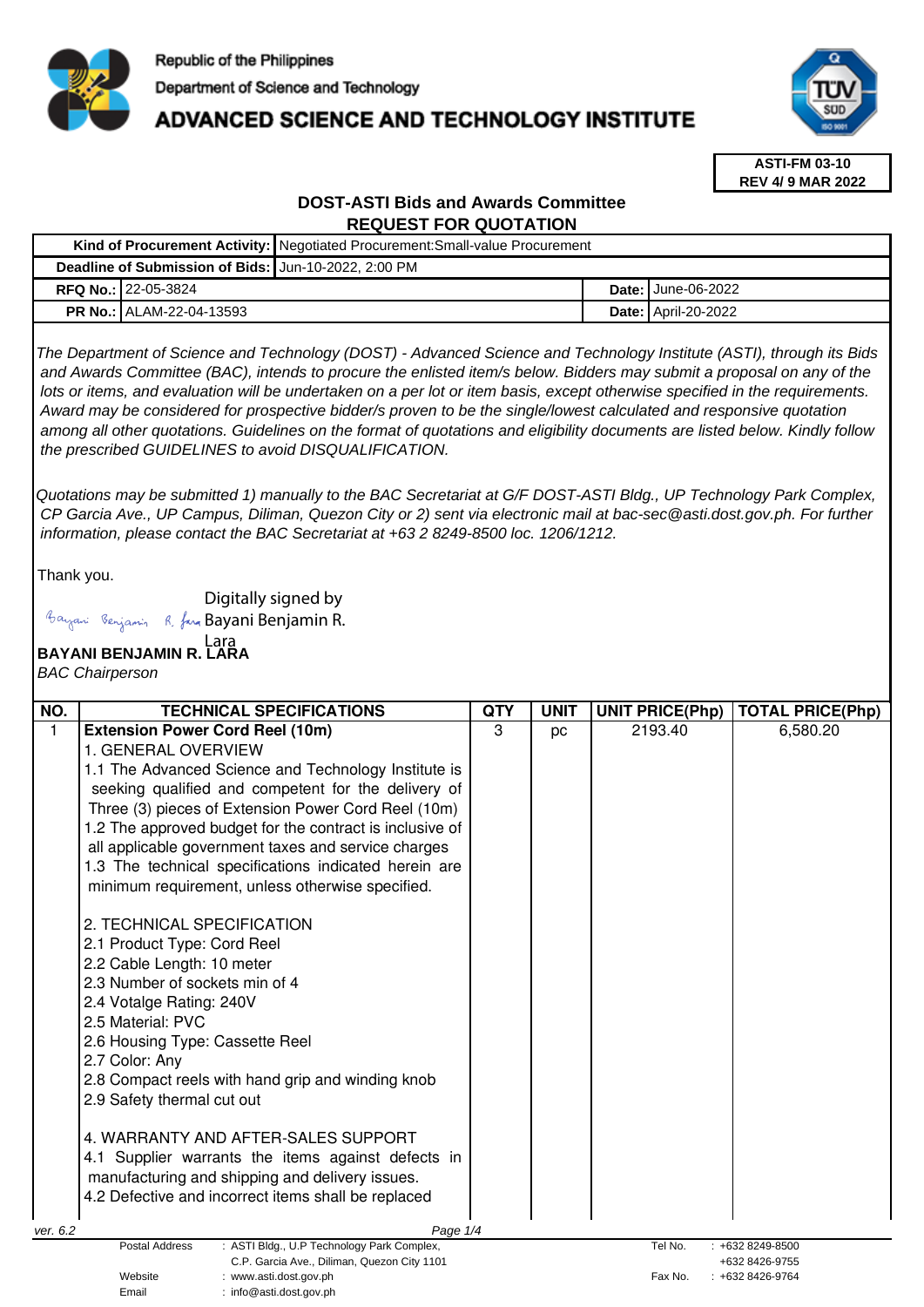|                | 4.3 Warranty Period should be 1 year from the delivery<br>date<br>5. PAYMENT AND DELIVERY TERMS<br>5.1 The price of bid must be inclusive of government<br>taxes and additional fees.<br>5.2 Government terms, payment upon complete<br>delivery<br>5.3 Delivery of goods shall be made by the supplier<br>within thirty (30) calendar days upon issuance of<br>Notice to Proceed<br>5.4 The unit must be brand new and unused.<br>Charge to GIA-ALaM                                                                                                                                                                                                                                                                                                                                                                                                                                                                                                                                                                                                                                                                                                                                                                                                                                                                                                                                                                                                                                                                                                                                                                                                |    |      |          |            |
|----------------|------------------------------------------------------------------------------------------------------------------------------------------------------------------------------------------------------------------------------------------------------------------------------------------------------------------------------------------------------------------------------------------------------------------------------------------------------------------------------------------------------------------------------------------------------------------------------------------------------------------------------------------------------------------------------------------------------------------------------------------------------------------------------------------------------------------------------------------------------------------------------------------------------------------------------------------------------------------------------------------------------------------------------------------------------------------------------------------------------------------------------------------------------------------------------------------------------------------------------------------------------------------------------------------------------------------------------------------------------------------------------------------------------------------------------------------------------------------------------------------------------------------------------------------------------------------------------------------------------------------------------------------------------|----|------|----------|------------|
| $\overline{2}$ | <b>External Monitor</b><br>1. GENERAL OVERVIEW<br>1.1 The Advanced Science and Technology Institute is<br>seeking qualified and competent for the delivery of<br>Twenty-Four (24) units of External Monitor<br>1.2 The approved budget for the contract is inclusive of<br>all applicable government taxes and service charges<br>1.3 The technical specifications indicated herein are<br>minimum requirement, unless otherwise specified.<br>2. TECHNICAL SPECIFICATION<br>2.1 Screen Size: 24.5 inch or higher<br>2.2 Backlight Technology: LED backlight<br>2.3 Resolution (max.): 1920x1080 or higher<br>2.4 Refresh Rate (Hz): 144<br>2.5 Display Screen Coating: Anti-Glare<br>2.6 Color Temperature: Bluish, Normal, Reddish, User<br>Define<br>2.7 Voltage Rating: 100 - 240V<br>2.8 Power Supply: Built-in<br>2.9 Connectivity: HDMI (v2.0)<br>2.10 Low Blue Light: Yes<br>2.11 Included Cables: Power Cable 1.5<br>2.12 Signal Cable: HDMI 1.4<br>3. ACCESSORIES<br>3.1 Power Cable, HDMI cable<br>4. WARRANTY AND AFTER-SALES SUPPORT<br>4.1 Supplier warrants the items against defects in<br>manufacturing and shipping and delivery issues.<br>4.2 Defective and incorrect items shall be replaced<br>4.3 Warranty Period should be 1 year from the delivery<br>date<br>5. PAYMENT AND DELIVERY TERMS<br>5.1 The price of bid must be inclusive of government<br>taxes and additional fees.<br>5.2 Government terms, payment upon complete<br>delivery<br>5.3 Delivery of goods shall be made by the supplier<br>within thirty (30) calendar days upon issuance of<br>Notice to Proceed<br>5.4 The unit must be brand new and unused. | 24 | unit | 14999.00 | 359,976.00 |
|                | Charge to GIA-ALaM                                                                                                                                                                                                                                                                                                                                                                                                                                                                                                                                                                                                                                                                                                                                                                                                                                                                                                                                                                                                                                                                                                                                                                                                                                                                                                                                                                                                                                                                                                                                                                                                                                   |    |      |          |            |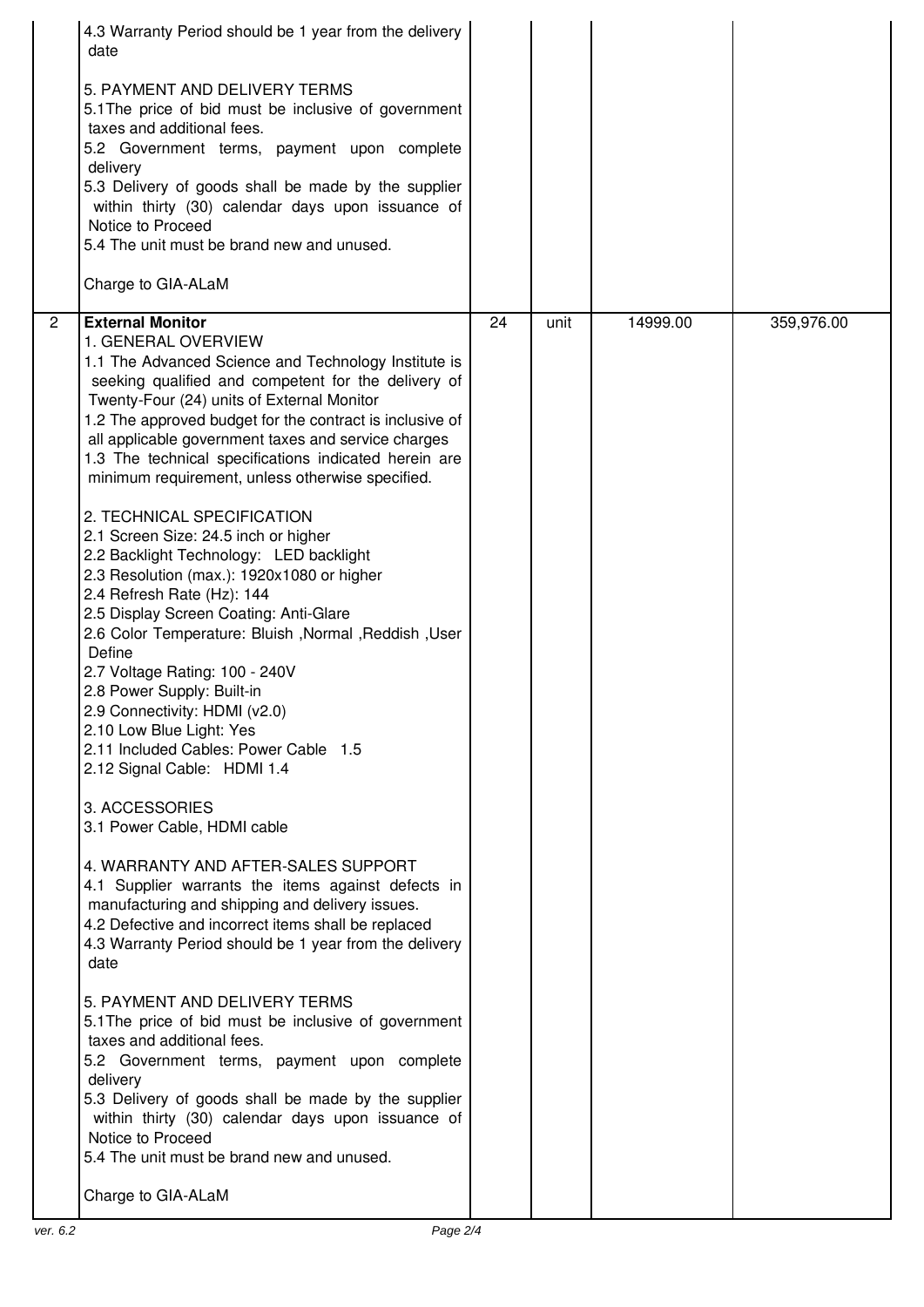| $\overline{3}$ | Wireless Noise-Cancelling Headphone with Mic             | 12 | unit | 6827.30 | 81,927.60      |
|----------------|----------------------------------------------------------|----|------|---------|----------------|
|                | 1. GENERAL OVERVIEW                                      |    |      |         |                |
|                | 1.1 The Advanced Science and Technology Institute is     |    |      |         |                |
|                | seeking qualified and competent for the delivery of      |    |      |         |                |
|                | Twelve (12) units of Wireless Noise-Cancelling           |    |      |         |                |
|                | Headphones with Mic                                      |    |      |         |                |
|                | 1.2 The approved budget for the contract is inclusive of |    |      |         |                |
|                | all applicable government taxes and service charges      |    |      |         |                |
|                | 1.3 The technical specifications indicated herein are    |    |      |         |                |
|                | minimum requirement, unless otherwise specified.         |    |      |         |                |
|                |                                                          |    |      |         |                |
|                | 2. TECHNICAL SPECIFICATION                               |    |      |         |                |
|                | 2.1 Interface: Wireless convertible to wired             |    |      |         |                |
|                | 2.2 Bluetooth version: 4.2                               |    |      |         |                |
|                | 2.3 Driver size 40mm                                     |    |      |         |                |
|                | 2.4 Driver Sensivity: 1kHz/1mW (9dB) 15                  |    |      |         |                |
|                | 2.5 Impedance: 32 ohms                                   |    |      |         |                |
|                | 2.6 Weight: 220 g                                        |    |      |         |                |
|                | 2.7 Battery Type: 610mAh/3.7V                            |    |      |         |                |
|                | 2.8 Maximum play time: 27 Maximum Music play time        |    |      |         |                |
|                | with ANC off: 22 hours                                   |    |      |         |                |
|                | 2.9 Maximum music play time with ANC on: 15 hours        |    |      |         |                |
|                |                                                          |    |      |         |                |
|                | 3. OTHER SPECIFICATION                                   |    |      |         |                |
|                | 3.1 Active Noise Cancelling                              |    |      |         |                |
|                | 3.2 Bluetooth ready                                      |    |      |         |                |
|                | 3.3 Remote Control on ear cups                           |    |      |         |                |
|                | 3.4 Voice Assistant                                      |    |      |         |                |
|                | 3.5 Detachable Audio Cable                               |    |      |         |                |
|                | 3.6 Hands Free Call                                      |    |      |         |                |
|                | 3.7 Multi-Point Connection                               |    |      |         |                |
|                | 3.8 Over-ear                                             |    |      |         |                |
|                | 3.9 Speed Charge                                         |    |      |         |                |
|                | 3.10 Wireless or Wired Convertible                       |    |      |         |                |
|                |                                                          |    |      |         |                |
|                | 4. ACCESSORIES                                           |    |      |         |                |
|                | 4.1 Charging cable, detachable audio cable               |    |      |         |                |
|                |                                                          |    |      |         |                |
|                | 5. WARRANTY AND AFTER SALES SUPPORT                      |    |      |         |                |
|                | 5.1 Supplier warrants the items against defects in       |    |      |         |                |
|                | manufacturing and shipping and delivery issues.          |    |      |         |                |
|                | 5.2 Defective and incorrect items shall be replaced      |    |      |         |                |
|                | 5.3 Warranty Period should be 1 year On-Site; warranty   |    |      |         |                |
|                | on Parts and Labor with Premier Support                  |    |      |         |                |
|                |                                                          |    |      |         |                |
|                | 6. PAYMENT AND DELIVERY TERMS                            |    |      |         |                |
|                | 6.1 The price of bid must be inclusive of government     |    |      |         |                |
|                | taxes and additional fees.                               |    |      |         |                |
|                | 6.2 Government terms, payment upon complete              |    |      |         |                |
|                | delivery                                                 |    |      |         |                |
|                | 6.3 Delivery of goods shall be made by the supplier      |    |      |         |                |
|                | within thirty (30) calendar days upon issuance of        |    |      |         |                |
|                | Notice to Proceed                                        |    |      |         |                |
|                | 6.4 The unit must be brand new and unused.               |    |      |         |                |
|                |                                                          |    |      |         |                |
|                | Charge to GIA-QCS                                        |    |      |         |                |
|                |                                                          |    |      |         |                |
|                | TOTAL APPROVED BUDGET FOR THE CONTRACT (ABC):            |    |      |         | Php 448,483.80 |